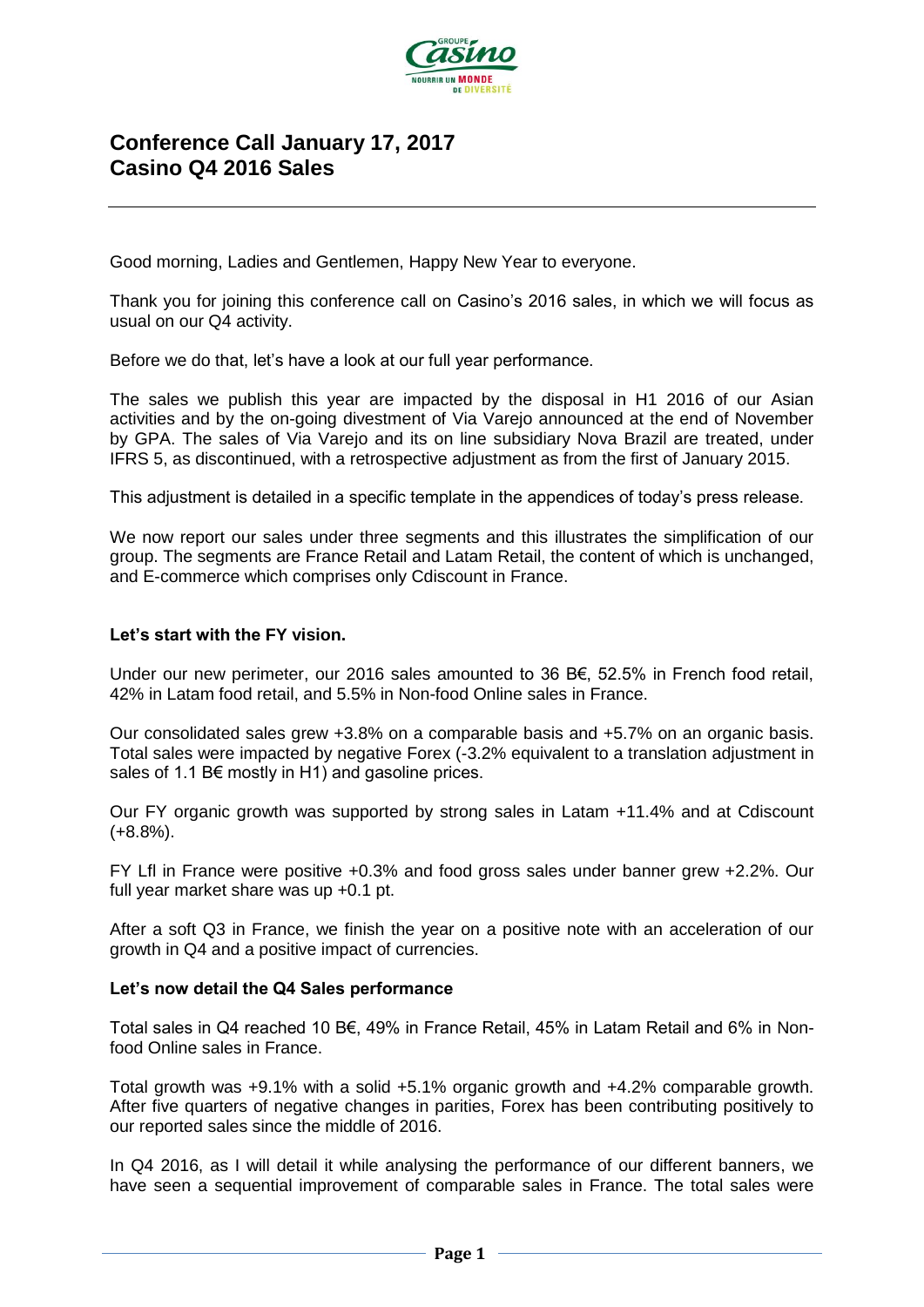

still impacted by store closures and transfers to franchisees. Food gross sales under banner grew +1.6%, at a pace consistent with our expectations.

*I will now discuss the operations in France.*

## *FOOD RETAIL FRANCE*

*Let's start with some remarks on food inflation and consumption in France during the fourth quarter of 2016.*

- Food prices (data from INSEE) were slightly negative YOY (-0.5% in December). Certain food product families, such as meat or beverages are now stable.
- $\bullet$  In the first two months of Q4, Food consumption was up +0.8 % at constant prices vs.1.1% in Q3. After three negative quarters, Textile was slightly positive in the last quarter.
- Household confidence level remained stable in December, above the mid term average

In this context, of a marginally better quarter, Casino's banners posted good results

#### Let's start with **Géant**

LFL sales at Géant grew +0.6% in Q4 2016 better than in Q3.

Food sales increased +2.6% vs. +1.8% in Q3. Traffic and Total volumes were positive.

The reduction of non-food selling spaces continued for categories sold on line such as White and brown products. This rationalization led to a decrease of the hypermarkets total sales area by -1.6%, thus improving the sales density by  $+ 2.2$ %. The reduction of the nonfood sales in the total mix of the HM and the reduction of selling spaces have a positive impact on profitability.

Géant's market share was up 0.1pt over the last kantar period.

#### **Leader Price**

The banner was impacted this quarter by 45 integrated store closures and the transition to franchise during the year (143).

LFL growth was positive at +0.1% vs -2.7% in Q3 and growth over 2 years was at +3.1% vs. -0.5% in Q3.

## **Monoprix**

In the  $4<sup>th</sup>$  quarter, Monoprix grew by +0.4% LFL (vs. -2.3% in Q3 2016), an improvement of +270bp. Organic growth improved at  $+2.5\%$  vs.  $+0.8\%$  in Q3.

Among non-food product families, Textile performed well, thanks to the quality of the offer, with Lfl sales up  $+ 5.5%$ .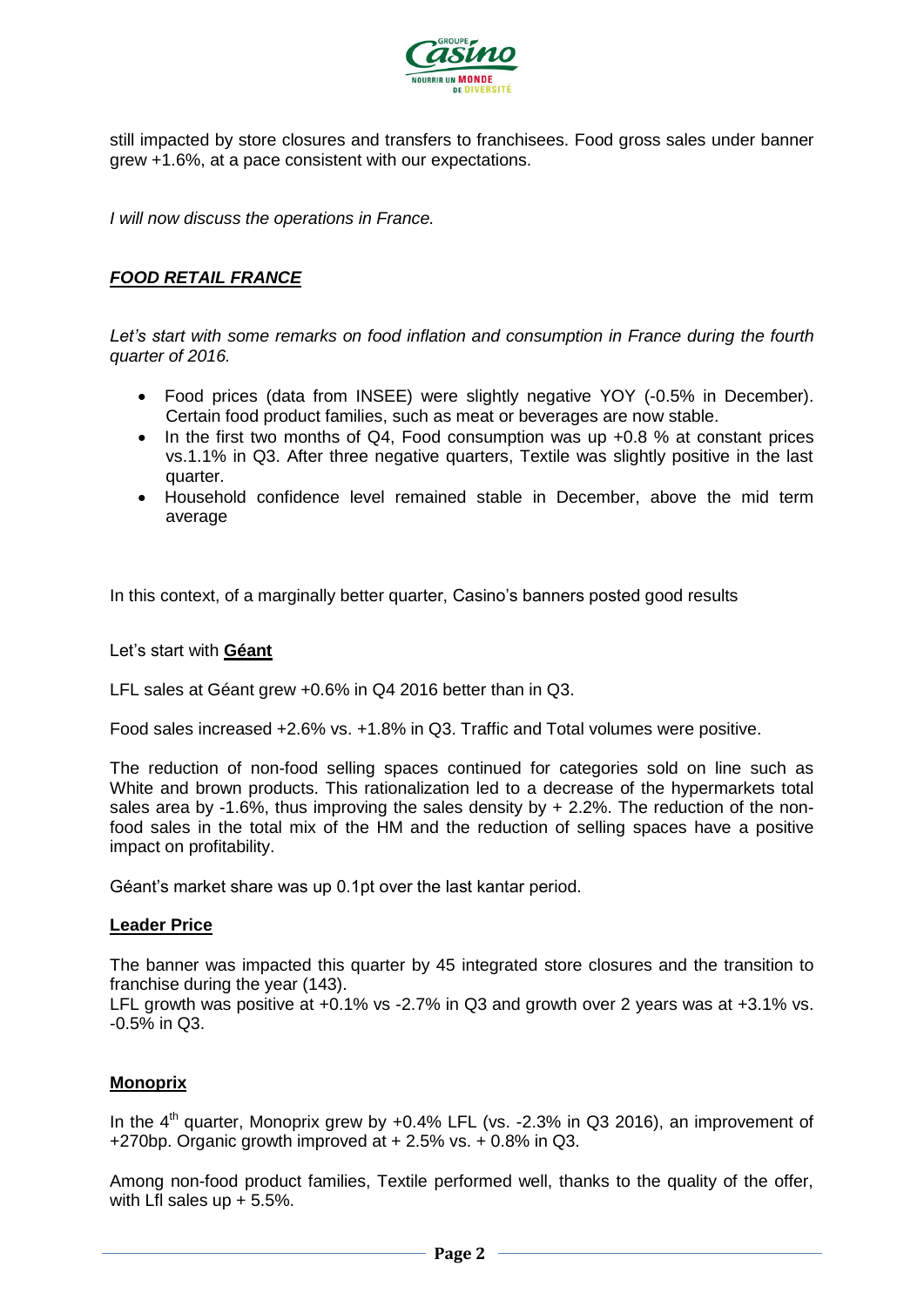

In food, organic sales increased by + 2.4% and were supported by a significant improvement in comparable. L-f-l were positive ex. calendar; clients almost stable with Paris getting closer to the nationwide performance.

The expansion was dynamic with the opening of 14 stores in the quarter and 60 in total over 2016.

Monoprix's market share was stable over the last Kantar period.

## **Casino Supermarché**

Casino Supermarkets continued to sequentially improve sales on a comparable basis since the beginning of the year and achieved  $+$  3.2% in Q4, driven in particular by larger average baskets and increase in traffic.

Better service, improved assortment in fresh and efficient commercial plans explained this performance. Supermarket Casino's market share increased +0.1 pt over the last Kantar P13 period.

## **Franprix**

At Franprix, LFL sales decreased by -1.7%. Traffic was positive at +0.4% and +0.6% in Paris

Total growth has been impacted for the past 12 months by 3 business decisions:

- The transfers of 50 stores to franchisees.
- The closure of 30 stores
- And the Madarine renovations; the new concept accounts for 60% of the total network by the end of 2016.

## **Convenience**

In our Convenience format, the priority has been to renovate the integrated network, to optimize assortment and to leverage our franchised operations.

Sales of franchisees grew by + 6.5%.

*I will now discuss our international activities.* 

## **LATAM RETAIL**

Food sales in Latin America continued to grow at  $+$  12.3% in organic and  $+$  7.5% on a comparable basis. Including the positive effect of exchange, the total sales increase was  $+ 22.5%$ 

Excluding the effect of the consolidation of GPA's sales, Exito Group continued to post strong growth in Q4 2016 thanks to good performances in Colombia, Uruguay and Argentina, with efficient commercial policies.

In Brazil, GPA Food's sales recorded an organic growth of + 13.6% in Q4 2016 and + 7.9% for LFL sales. Food sales were up + 14.5% in organic and + 8.1% LFL sales.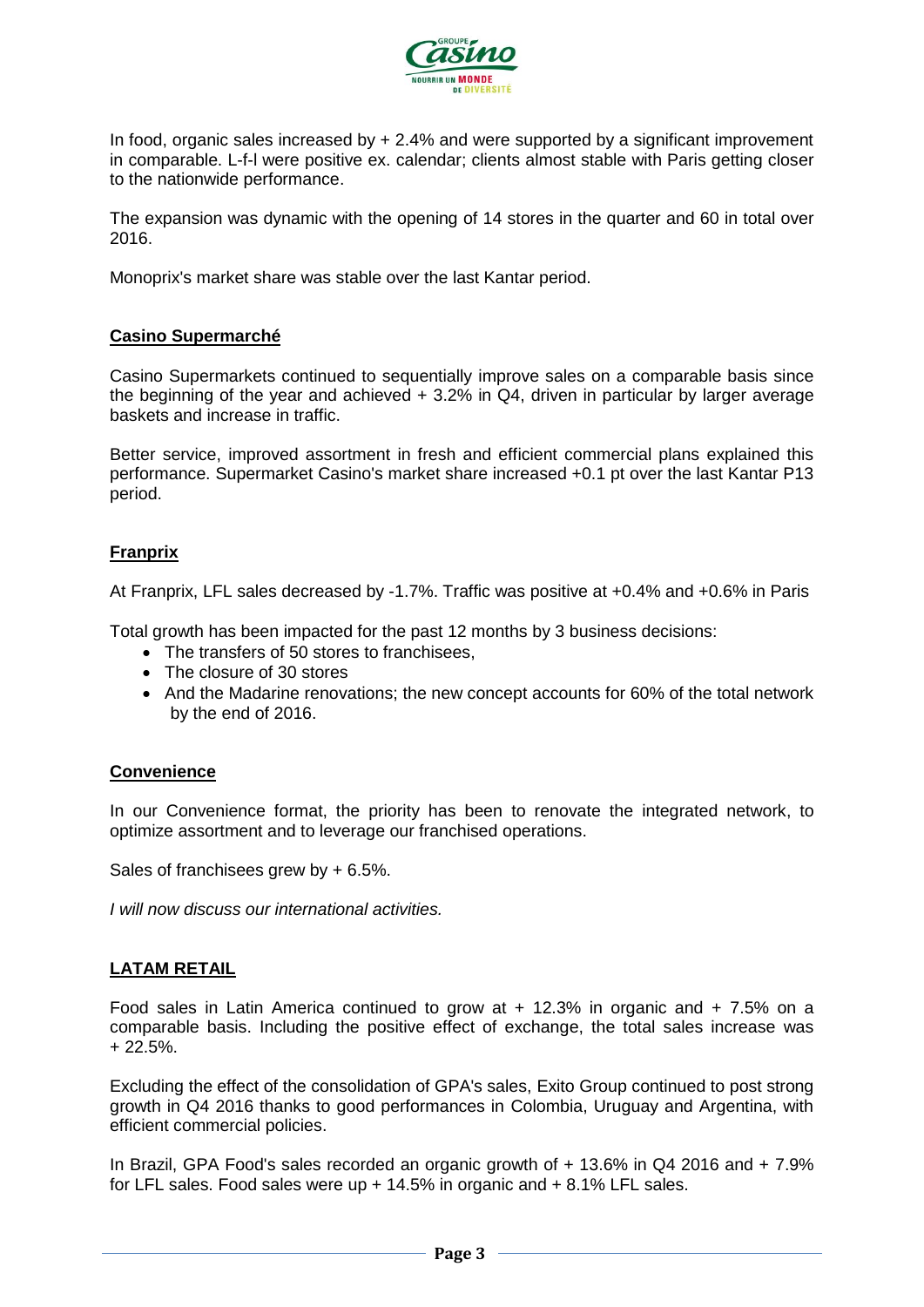

**Assaí** continued to grow at a very sustained pace.

Organic sales increased by +36.7% and l-f-l sales by +17.3%. Traffic growth was very strong each quarter of the year, with the strongest y-o-y increase in Q4 (+14.3%).

The expansion remained dynamic with 13 openings over 12 months of which 8 in Q4 2016 (including 2 Extra conversions). The participation of C&C in total sales reached 36% (vs. 30% in Q4 2015).

**Multivarejo**'s sales recorded a strong sequential improvement at + 3.7% LFL and + 2.9% in organic over the quarter (compared with + 1.8% and stable in Q3 2016).

It is important to stress the strong improvement of Extra Hypermarkets sales in the recent quarters, thanks to the success of the new promotions launched at the end of the first semester such as the 1,2,3 saving steps and Hyper fair.

With a stabilised traffic, total HM sales were up more than 5%. Across the categories, Nonfood sales of hypermarkets were positive and food sales grew even higher (7.2%). In the last seven market share data (april to October) Extra Hyper gained market share.

The performances of Pão de Açúcar and the formats of proximity remained strong.

## **E-COMMERCE**

As you can read it in their press release, Cnova posted a good 4th quarter performance that was boosted by a record breaking Black Friday (up 80% compared to 2015) and a launch of value-added services which contributed to a strong site traffic.

Clients, volumes and orders grew respectively +12.9%, +21.5% and +23.2%

Gross merchandise volume amounted to €943 million in this quarter (+11.3% l-f-l compared to the same period in 2015). Net sales totaled  $\epsilon$ 584 million in Q4 2016 (+7.8% l-f-l).

The share of marketplace reached 31.4% of GMV compared to 27.8% in Q4 2015, an improvement of + 362pb compared to the 4th quarter of 2015.

#### *CONCLUSION,*

I would like to make the following closing remarks.

2016 was an important year for our group with several actions taken to simplify its structure, improve profitability in France, strengthen sales in Brazil and deleverage the balance sheet.

In our key markets, we have improved our operations and we end the year with a good sales momentum.

In France, Food gross sales under banner grew +2.2% over the year.

Comparable sales numbers were positive for Géant and Leader Price for the full year and in Q4. Food categories at Géant continued to grow significantly. Monoprix and Casino supermarkets end the year with a strong momentum, posting organic sales growth at +2.5% and +5.2% respectively.